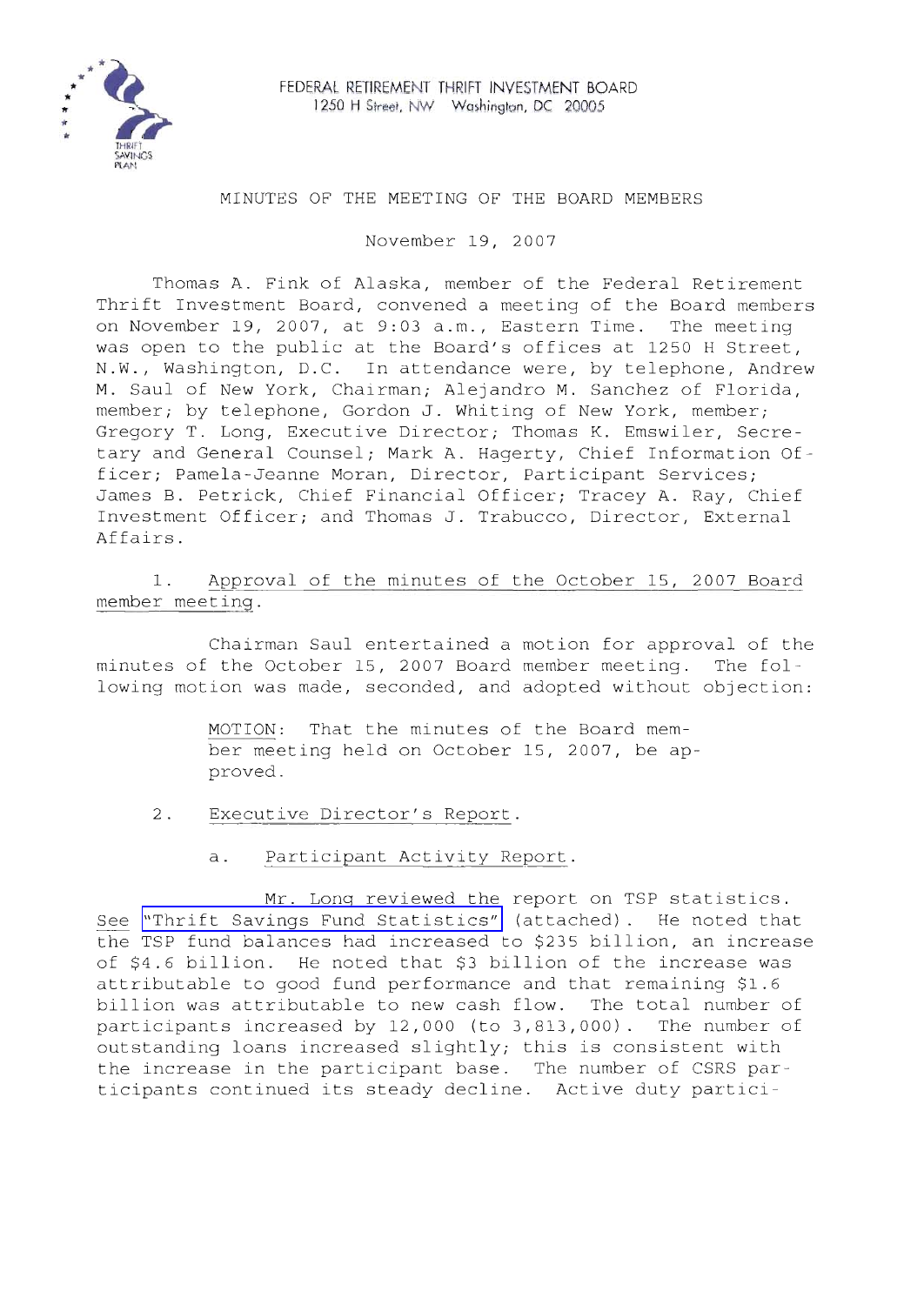pants increased by 2,000 and ready reserve participants increased by 1,300 (reversing the downward trend from prior months) .

# b. Monthly Investment Performance Report.

Ms. Ray reviewed the November 9, 2007 [memorandum](MM-2007Nov-Att2.pdf) (attached), on the performance of the G, F, C, S, I, and L Funds during October 2007.

She noted that the Small-Mid cap Fund again had some tracking error. It underperformed by <sup>14</sup> basis points due to the optimization process used by Barclays. The International Fund outperformed the index by 56 basis points for the month and by <sup>86</sup> basis points for the year due to fair value adjustments.

In October, \$1.1 billion was traded in the <sup>F</sup> Fund, which compares to \$2.8 billion in September. For the year, \$8 billion has been traded in the <sup>F</sup> Fund, versus \$2.4 billion in all of 2006. In October, \$4 billion was traded in the <sup>S</sup> Fund. For the year, \$11 billion has been traded in the <sup>S</sup> Fund, versus \$6 billion in all of 2006. In October, \$4.3 billion was traded in the I Fund (costing participants \$1.3 million), versus \$4.6 billion in September. For the year, \$23 billion has been traded in the I Fund (costing participants \$13.5 million), versus \$12 billion in all of 2006.

TSP Fund performance was very good in October with the <sup>I</sup> Fund leading the way at 4.5 percent, bringing it to 18 percent for the year. For the year, strong equity performance aided <sup>L</sup> Fund performance. <sup>L</sup> Fund balances grew by \$1 billion in October. Year-to-date, all <sup>L</sup> Funds have outperformed the G and the F Funds and the 2030 and 2040 Funds are outperforming the C Fund. L Fund participation rates rose to 15 percent for FERS participants and to 11 percent for CSRS participants.

## c. Legislative Report.

Mr. Trabucco reported that we are still talking with Congress concerning the pricing the Agency's proposals to automatically enroll new employees and members of the uniformed services in the TSP and to set an age-appropriate L Fund as the<br>default fund. The issue is now the indirect cost. That is, The issue is now the indirect cost. since the proposals would increase tax-deferred contributions, they are examining how much implementing them would reduce the tax base. We are addressing this issue with the Joint Committee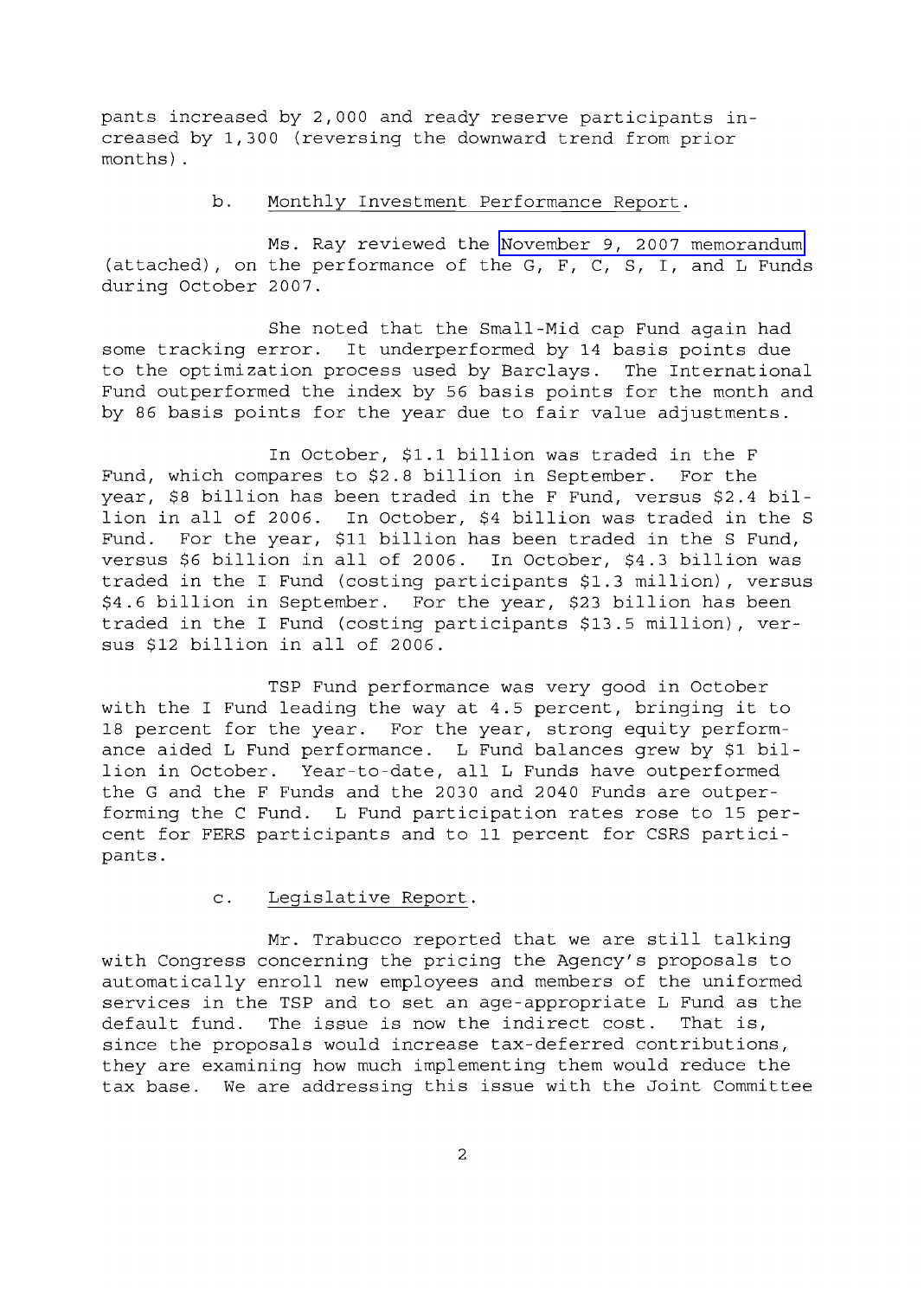on Taxation, the Congressional Budget Office, and our authorizing committee.

Mr. Sanchez noted that he had served on a committee that evaluated candidates for the military academies; the committee included active duty service members. The active duty members commented that they loved the L Funds and were pleased with the TSP's security enhancements (such as the switch from Social Security numbers to account numbers). He added that he was pleased they knew about these features; Mr. Long then congratulated Ms. Moran for her work in communicating these features to participants.

### 3. Trade Pattern Analysis.

Ms. Ray then gave a power point [presentation](MM-2007Nov-Att3.pdf) (attached) and reviewed her November 6, 2007 [memorandum](MM-2007Nov-Att4.pdf) (attached), on ~frequent trading" and the November 9, 2007 [memorandum](MM-2007Nov-Att5.pdf) (attached) from the Executive Director to the Board members on ~frequent trading."

She noted that trade volume is up as are transaction costs (which are borne by all TSP participants). The majority of this activity is attributable to less than 3,000 TSP participants who engage in frequent trading.

Annual trading in the F, S, and I Funds has increased significantly over the last three years with the <sup>I</sup> Fund showing the largest increase (from \$6.7 billion in 2005, to \$12.3 bil-<br>lion in 2006, and to \$23.5 billion through October 2007). These lion in 2006, and to \$23.5 billion through October 2007). increases have been significantly disproportionate to assets invested in the Funds.

We're also experiencing large trades on a daily basis. The F Fund had no trade days greater than \$100 million in 2005 or 2006, but has had eighteen this year. The <sup>S</sup> Fund had one trade day greater than \$100 million in 2005, seven in 2006, and twenty-three this year. The <sup>I</sup> Fund had three trade days greater than \$100 million in 2005, twenty-seven in 2006, and sixty-four this year.

Trade frequency is also up significantly, with participants buying one day, selling the next, buying again, and so on. For example, on October 19<sup>th</sup>, \$371 million was transferred into the L Fund. On October 24<sup>th</sup>, \$391 million was transferred out of the L Fund. Two thousand of the participants who redeemed on the  $24<sup>th</sup>$ , had purchased on the  $19<sup>th</sup>$  and these two thou-

3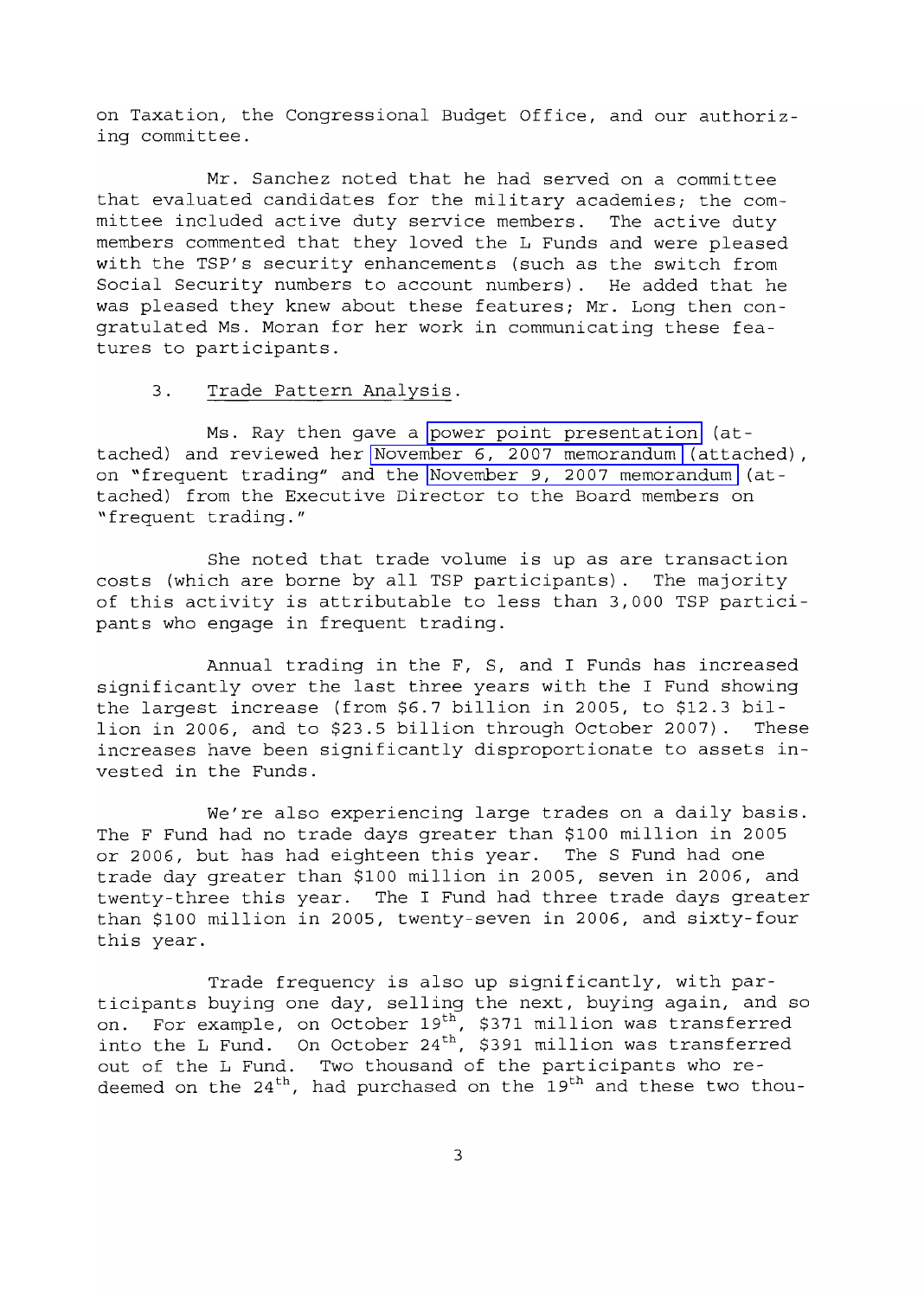sand accounted for \$295 million of the trade volume. Three hundred and twenty-three of these participants traded accounts of \$250,000 or more, and, in the previous sixty days, completed 5,804 exchanges in the <sup>I</sup> Fund for <sup>a</sup> total trade amount of \$1.9 billion (that is, 323 participants averaged <sup>18</sup> trades over <sup>60</sup> calendar days). Mr. Long noted that this shows that <sup>a</sup> small group of participants are engaging in multiple transactions and thereby are disrupting the Agency's ability to manage the Funds and are generating expenses.

Ms. Ray explained that frequent trading activity has (1) increased fund transaction costs and (2) increased the likelihood that <sup>a</sup> Fund's performance will deviate from its benchmark.

(1) Transaction costs, which are in addition to the TSP administrative expense for each fund, can be double or triple the cost of administering the fund. Transaction costs are the costs comprising commissions paid to brokers, transfer taxes, and market impact (the difference between where the stock is bought or sold versus the stock price used to value the fund). For example, BGI receives the <sup>I</sup> Fund trades after the international markets have closed; however, the participants get that day's closing price. If \$330 million were sold after the market had fallen by <sup>10</sup> percent when the trade was completed, it would cost the Fund \$33 million. All participants in the I Fund absorb this cost. Transaction costs reduced the <sup>I</sup> Fund's performance by 8 basis points in 2006.

(2) Further, because of the very large dollar amounts being traded, particularly in the <sup>I</sup> Fund, BGI has had to increase its cash/futures pool to ensure that the Funds can meet their daily redemption requirements. As <sup>a</sup> result, the possibility that the funds' performance will differ from the performance of the index each fund tracks has increased.

Mr. Sanchez asked Ms. Ray why these participants are trading so frequently. Ms. Ray explained that they were acting on the advice of financial advisers or were following their own trading strategies. Chairman Saul added that the Board had anticipated this and discussed it in-depth when the TSP transitioned to balancing accounts on a daily basis. Mr. Long noted that many mutual funds have experienced similar patterns of frequent trading and that Ms. Ray's memorandum details the responses of the mutual funds.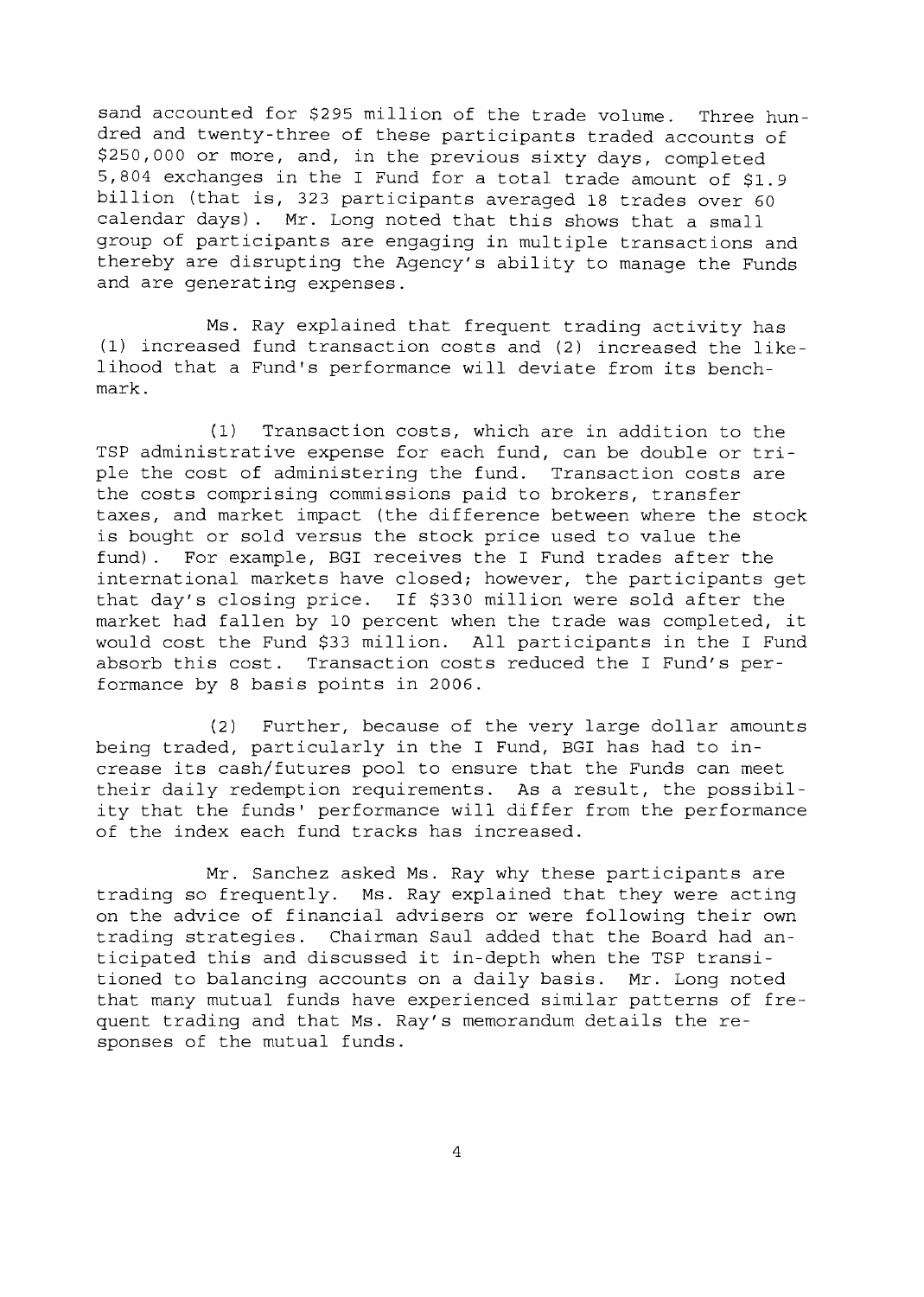Ms. Ray explained that, in order to reduce these costs, we are proposing to limit participants to two interfund transfers per month (with unlimited transfers into the G Fund thereafter) and that this policy is much more liberal than the policies of many large, well-regarded, mutual fund companies. The response of the mutual fund industry to control frequent trading has been: (1) to impose fees and (2) to impose trading restrictions. Our proposal allows more trades than those of many of the largest mutual fund providers. Mr. Fink asked if we had decided against fees because it would be difficult to determine an appropriate fee. Ms. Ray said that was the reason and added that we also wanted to give participants the opportunity to occasionally rebalance their portfolios (for example, if they needed to correct a mistake). The only way to reduce the magnitude of these trades is to impose trading restrictions.

Mr Sanchez asked for clarification on the proposed policy. For example, he asked, suppose a participant moved \$100,000 into the <sup>G</sup> fund and then moved it into the <sup>I</sup> Fund, could he still move it to the G Fund? Ms. Ray said that was correct. Even though the participant had executed his allow Even though the participant had executed his allowed transfers for the month when he moved to the I Fund, we decided that we would always make the G Fund available as a safe harbor in times of market volatility. Ms. Ray added that we plan to announce this policy when we mail the annual statement next year. In the interim, we propose notifying the frequent traders and asking them to stop. If they refuse to do so, they will only be allowed to make interfund transfers requests by mail. Mr. Fink then stated that this means we will just require them to mail their requests but will not limit the number of requests. Ms. Ray said that that is *correcti* we need to stop market timing; this will accomplish that because the participant cannot know when we will receive and process the request. Mr. Long said that he agreed and that he had prepared a motion for the Board's consideration.

Mr. Sanchez asked whether there was any downside to this proposal? Mr. Long said that the 3,000 participants who have their ability to make interfund transfers restricted will likely complain, but that we must focus on what is best for the TSP's 3.8 million participants.

Chairman Saul asked whether the statutes that established the TSP provided that it is <sup>a</sup> retirement plan and not <sup>a</sup> trading plan? Mr. Trabucco said that the legislative scheme of requiring indexed funds and the initial limits which only allowed transfers during open seasons was completely consistent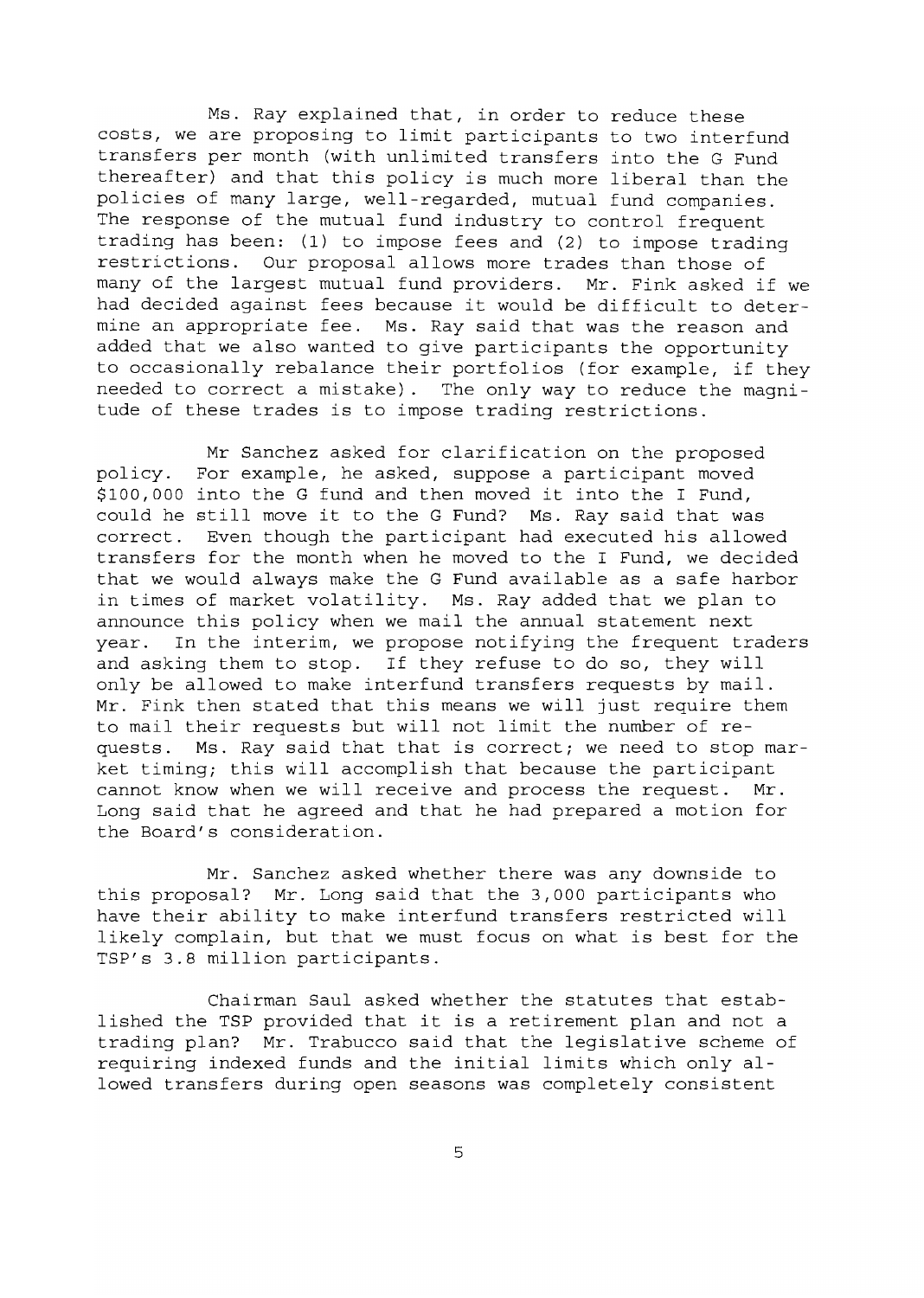with this proposal. Mr. Long added that the requirement in <sup>5</sup> U.S.C. § 8475 that directs the Board "to develop investment policies ... which provide for ... low administrative costs" is also consistent with this proposal.

After this discussion, the members made, seconded, and adopted the following resolution by unanimous vote:

#### RESOLUTION

WHEREAS the Federal Employees' Retirement System Act of 1986, as amended (5 U.S.C. § 8401 et seq.), provides that the Board members shall establish policies for the investment and management of the Thrift Savings Fund  $(5 \text{ U.S.C. } § 8472(f)(1))$ ; and

WHEREAS frequent trading has been shown to have a detrimental effect on fund performance because of the resulting increase in transaction costs; and

WHEREAS the TSP was designed as a cost-effective, long-term investment vehicle, to generate retirement savings.

NOW THEREFORE BE IT RESOLVED that, subject to advice from the Employee Thrift Advisory Council, the Board adopts <sup>a</sup> policy of placing trading restrictions on all of the funds in the Thrift Savings Plan. Initially, this policy shall be to advise excessive traders that they must stop this activity or face being restricted<br>to requesting interfund transfers via mail. Eventuto requesting interfund transfers via mail. ally, with changes in automation, this policy shall be to allow participants two interfund transfers per calendar month with additional transfers allowed only into the G Fund.

### 4. Internal Controls.

Mr. Petrick then gave a PowerPoint presentation on the FRTIB Internal Control Plan under OMB [Circular](MM-2007Nov-Att6.pdf) A-123 (attached). He stated that in 2006, the Board decided to voluntarily comply with A-123 and to establish <sup>a</sup> control plan for the Thrift Savings Plan. He pointed out that we already have controls in place: controls are built into the automated system, we have extensive external audits, we review the financial status of our vendors on a quarterly basis, and the Contracting Officer Technical Representatives exercise control over Agency contractors. Other controls include our budget, daily accounting reconcilia-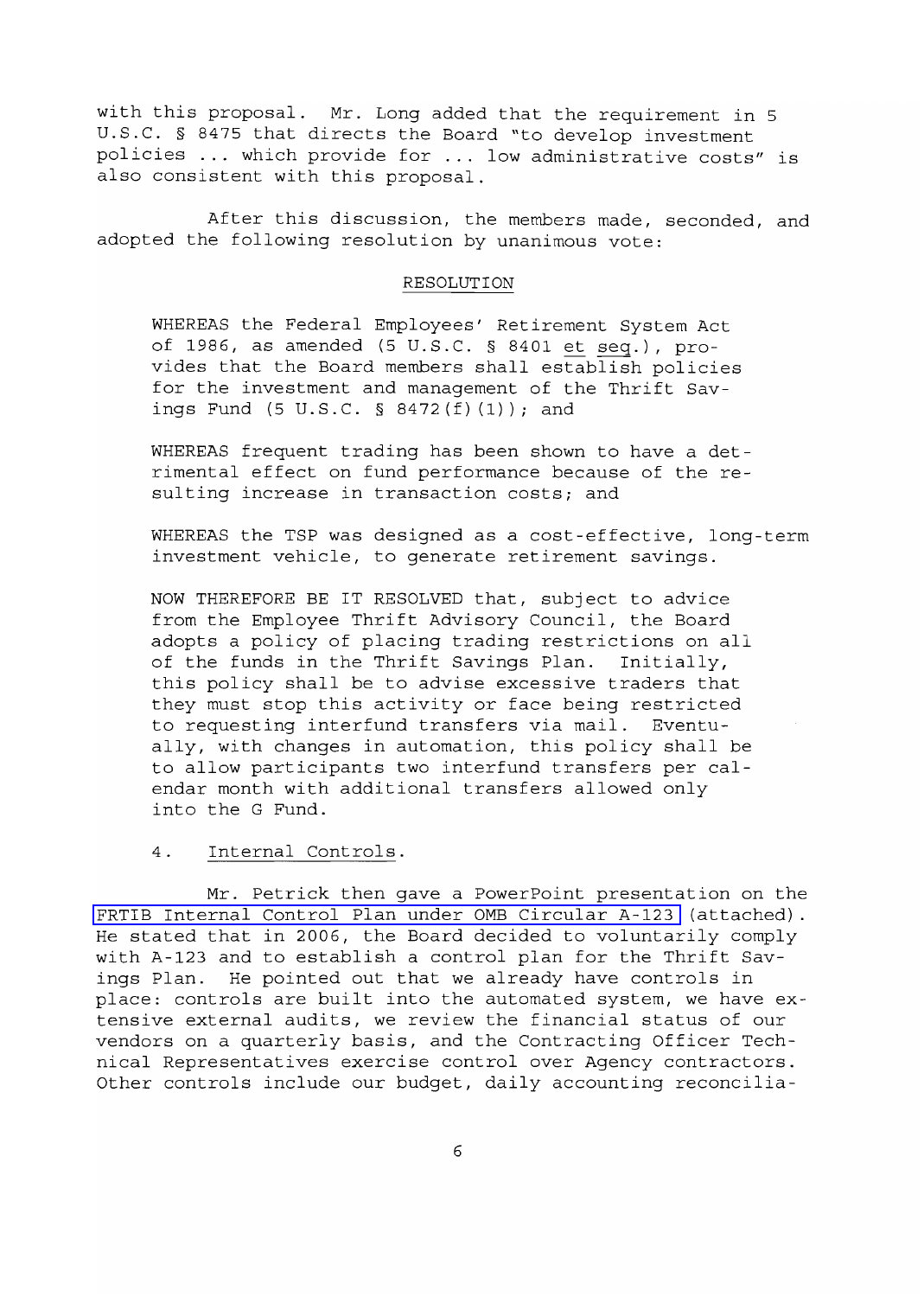tion, and the SAS-70s that we receive from our vendors. A-123 brings all of these together so that they can be tested and audited. A-123, in essence, documents existing controls. He then reviewed where we were originally, where we are today, and where we want to go in the future. This involved a discussion of eight steps: step: 1 establish a senior assessment team (completed); step 2: train managers (completed); step 3: establish high-level document control framework for the Agency (completed); step 4: identify and document critical processes and subprocesses (completed); step 5: complete <sup>a</sup> risk assessment for each critical subprocess (completed); step 6: identify existing internal controls for each critical subprocess (completed); step 7: document existing internal controls (in process); and, step 8: test and update internal controls (to be accomplished).

At the conclusion of the presentation, Mr. Sanchez commented that this was very well thought out. Mr. Petrick noted that two of his staff members had done <sup>a</sup> great job in preparing it, Anne Beemer and Carla Steiger. He added that he hoped to be able to show how this process adds value next year. Mr. Long noted that this reflected <sup>a</sup> lot of very important work.

Mr. Petrick then asked whether we should do an external audit of our internal controls (noting that it would cost approximately \$500,000). Mr. Long pointed out that the Board did not need to decide now. It could wait until steps <sup>7</sup> (document existing internal controls) and <sup>8</sup> (test and update internal controls) are implemented. Chairman Saul stated that this matter should be raised again, next spring, prior to soliciting<br>proposals from vendors to conduct the Agency's audits. Chairman proposals from vendors to conduct the Agency's audits. Saul added that this was <sup>a</sup> very good report; it reassured the Board that the Agency's key staff is engaged and thinking about how best to run the Agency.

#### 5. End of Year Checklist.

Ms. Moran showed the Board <sup>a</sup> poster her staff had prepared and would distribute to agencies later this year. The poster is entitled "end-of-year checklist." Its purpose is to remind employees to review their plans for retirement, to review their TSP election for 2008, and to review their TSP investment mix. It asks them to look at the <sup>L</sup> Funds and refers them to the TSP website. It will help agencies with their financial education efforts. Mr. Fink wanted to make sure that employees would understand what was meant by reviewing the 2008 TSP election and was assured that they would.